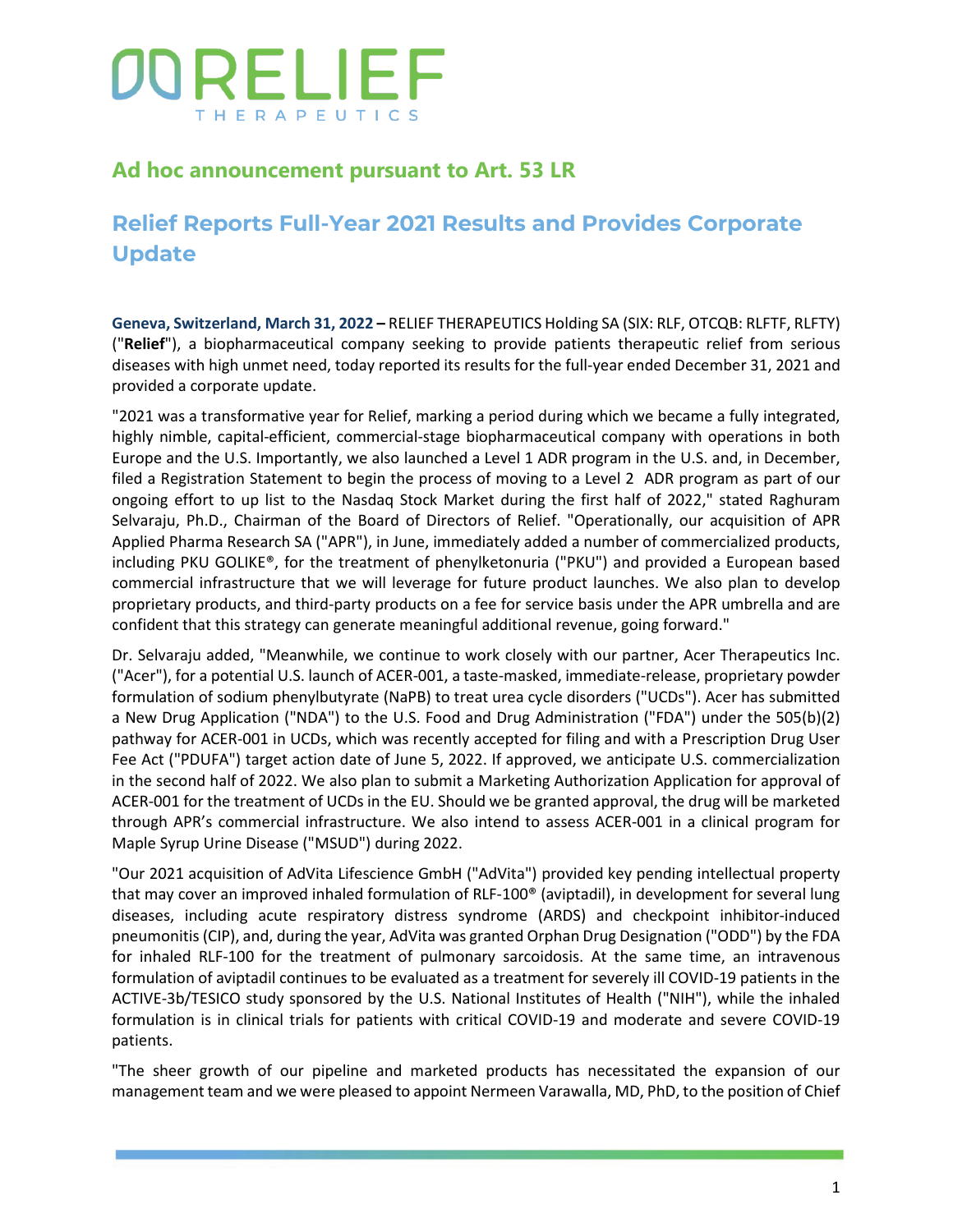## **Ad hoc announcement pursuant to Art. 53 LR**

Medical Officer; Anthony M. Kim, as Senior Vice President and Head of U.S. Commercial Operations; and Christopher Wick, as Senior Director, Head of U.S. Sales. We ended the year on a strong financial footing with a cash position of CHF 44.8 million (U.S. \$48.1 million) and a forecasted cash runway well into 2023. We expect that, with a successful launch of ACER-001 and the potential expansion of our PKU GOLIKE franchise into the U.S., Relief could achieve positive operating cash flow status during 2024. Today, we are a more mature, forward integrated, commercial-stage specialty drug company with a deep pipeline and multiple opportunities for growth and we will continue to evaluate in-licensing and acquisition opportunities to further expand and diversify our pipeline."

### **Key Clinical Development Highlights:**

#### **RLF-100® (aviptadil), IV**

- In March 2021, the parent company, NRx Pharmaceuticals, Inc. (Nasdaq: NRXP) ("NRx"), of Relief's collaboration partner for RLF-100, NeuroRx, Inc. ("NeuroRx"), announced top-line 60-day results for the phase 2b/3 trial of RLF-100 (aviptadil) for the treatment of patients with critical COVID-19 respiratory failure. These findings formed the basis for NeuroRx's Emergency Use Authorization ("EUA") application to the FDA, submitted in June 2021.
- In April 2021, NRx announced that RLF-100 had been selected for inclusion in ACTIV-3b/TESICO (Therapeutics for Severely Ill Inpatients with COVID-19), an international, phase 3, multicenter clinical trial being sponsored by the NIH.
- In June 2021, NRx announced additional positive results from the RLF-100 U.S. Expanded Access Protocol ("EAP"). These EAP data were then submitted to the FDA and were characterized by NRx as "real world" evidence in support of the findings from the phase 2b/3 trial.
- In July 2021, NRx reported that it identified a statistically significant effect of RLF-100 in preventing the sharp rise in cytokines, commonly associated with mortality in patients with COVID-19. According to NRx, the data was collected as part of the ongoing U.S. phase 2b/3 trial and the findings were submitted to the FDA as a supplement to the pending EUA application.
- In July 2021, NRx announced the successful validation of the commercial formulation of RLF-100 for IV use, allowing for high volume manufacture, with an anticipated one year or greater stability, under appropriate storage conditions.
- In July 2021, NRx announced that the Nation of Georgia's Prime Minister and Minister of Health had issued an EUA for aviptadil.
- In August 2021, NRx provided a safety update on RLF-100 from the NIH sponsored ACTIV-3b/TESICO study, noting that the study's Data Safety Monitoring Board ("DSMB") found no new safety concerns in the trial and recommended continued enrollment.
- In September 2021, Relief received scientific advice from the Medicines and Healthcare Products Regulatory Agency ("MHRA") in the United Kingdom relating to RLF-100, for the treatment of respiratory deficiency due to severe COVID-19. Relief also held discussions with the European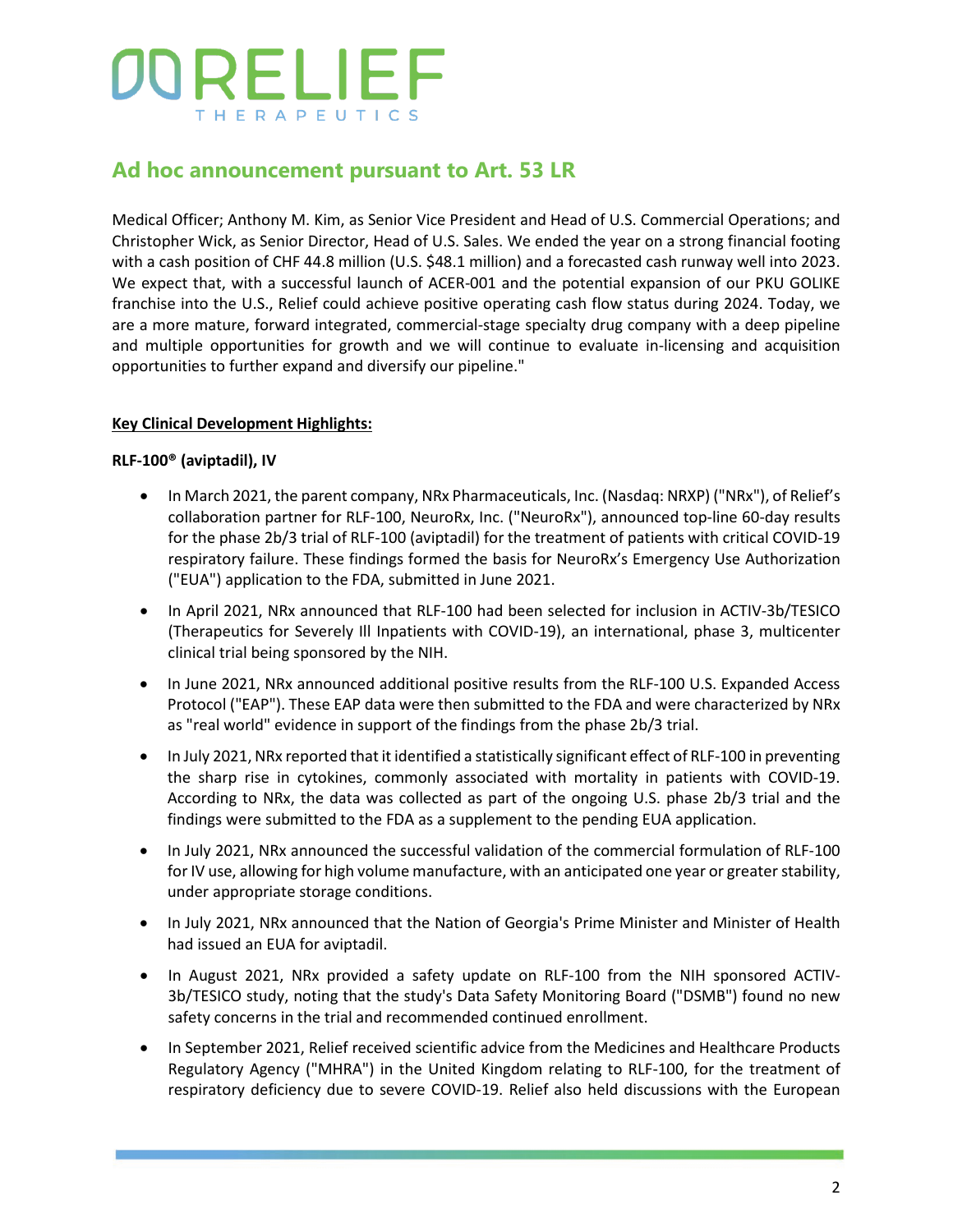### **Ad hoc announcement pursuant to Art. 53 LR**

Medicines Agency ("EMA") pertaining to the regulatory path forward for RLF-100 in the EU. Relief informed EMA that it would proceed with further dialogue with the MHRA once it has compiled critical information related to the study conduct, clinical data and the drug product.

- In September 2021, NRx announced top line data demonstrating improved outcomes at one year in highly comorbid patients with COVID-19, who were treated with RLF-100, providing a threefold, statistically significant increase in the likelihood of survival at one year. According to NRx, this was consistent with the increased odds of 60-day survival seen in the previously reported results from the phase 2b/3 randomized controlled trial of RLF-100.
- In October 2021, NRx announced that they had submitted a revised Investigational New Drug ("IND") module on the manufacturing of aviptadil to the FDA, containing documentation that confirmed Nephron Pharmaceuticals, Inc. is prepared to supply aviptadil on a commercial scale.
- In November 2021, NRx reported that it was declined its EUA by the FDA for the use of IV aviptadil for the treatment of acute respiratory failure due to critical COVID-19.
- In November 2021, NRx announced receipt of the FDA's response to NRx's October 8, 2021 submission of updated manufacturing information for aviptadil. According to NRx, the FDA review allowed for high volume production of aviptadil and also reported that the shelf life of aviptadil had been extended from 62 days to 150 days. In November 2021, NRx reported that the FDA had denied Breakthrough Therapy Designation for aviptadil.
- In November 2021, NRx reported that it had completed an analysis to identify clinical evidence that indicates a substantial improvement after treatment with aviptadil in patients with Critical COVID-19 and Respiratory Failure over existing therapies, such as remdesivir. Conducted by Prof. David Schoenfeld, who, according to NRx, is one of the world's most widely published statisticians with unique expertise in life-threatening diseases of the lung, the analysis examined the subgroup of patients in the COVID-AIV trial (NCT 04311697) that remained in respiratory failure, despite treatment with remdesivir. According to NRx, the analysis identified a statistically significant (P=.03) 2.5-fold increased odds of being alive and free of respiratory failure at the 60 days primary endpoint and a statistically significant (P=.006) four-fold higher odds of being alive at day 60 among patients treated with aviptadil compared to those treated with placebo.
- In December 2021, NRx announced it had agreed with Hungarian Health Officials on a regulatory path for emergency use of aviptadil in the Central European region, beginning with a compassionate care program.
- In January 2022, NRx announced that it had submitted another application to the FDA seeking EUA for the use of aviptadil to treat patients with critical COVID-19 who are at immediate risk of death from respiratory failure despite treatment with approved therapy, including remdesivir, and who are ineligible for enrollment into the ACTIV-3b/TESICO NIH-sponsored trial.
- In January 2022, NRx announced enhancements to its Expanded Access and Right to Try programs. NRx stated that these programs enable patients with respiratory failure from COVID-19, who have tried all approved medicines, including remdesivir, and who are not able to participate in a clinical study, to receive aviptadil upon a physician's prescription. NRx has also reported that it is making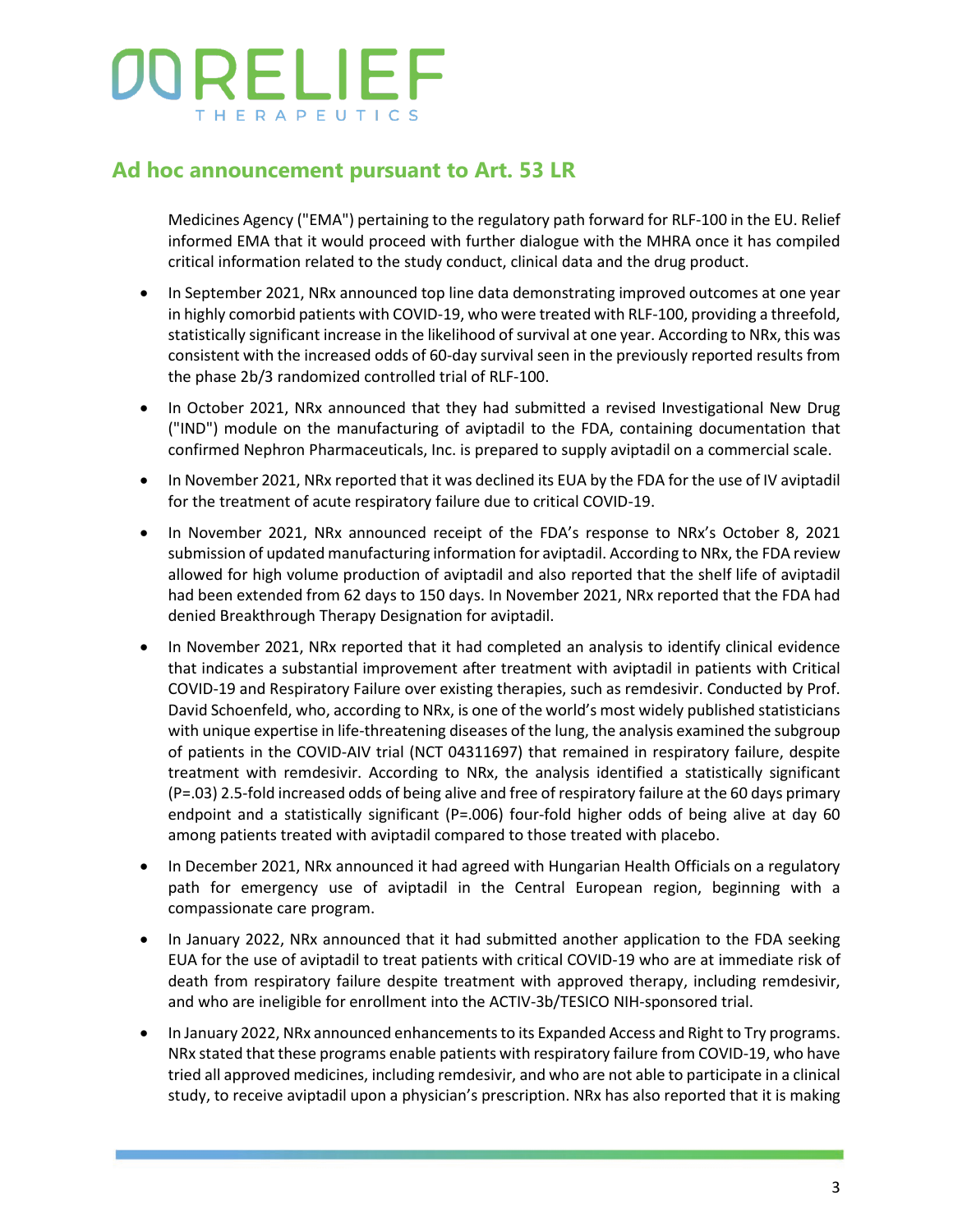### **Ad hoc announcement pursuant to Art. 53 LR**

aviptadil available as an investigational medicine under the Federal Right to Try Act.

- In February 2022, NRx announced results of a review conducted by the DSMB of the National Institute of Allergy and Infectious Diseases of the NIH on February 14, 2022. According NRx, the DSMB reviewed data on 448 ICU patients with Critical COVID-19 Respiratory Failure who were enrolled in the ACTIV-3b/TESICO trial. NRx reported that no new safety concerns were identified and the study was cleared to continue enrollment to 640 patients. NRx also stated that the TESICO protocol was submitted by NIH and cleared by the FDA as a phase 3 trial that, if positive, may be used in the submission of a NDA for aviptadil.
- In March 2022, Relief received a certificate of registration (Reg. No. 6,674,978) for a trademark for RLF-100 from the United States Patent and Trademark Office ("USPTO"), covering RLF-100 for a broad range of diseases.
- In March 2022, NRx reported that, in light of their strategic focus and the ongoing hostilities in Eastern Europe, it is no longer pursuing opportunities in the Nation of Georgia or elsewhere in the Caucuses region or Europe. They further reported that they have not sold any doses under their previously reported EUA in Georgia.

#### **RLF-100® (aviptadil), Inhaled**

- In January 2021, a clinical trial participation agreement for the inclusion of an inhaled formulation of RLF-100 into the I-SPY COVID-19 clinical trial was signed between NeuroRx and Quantum Leap Healthcare Collaborative™ of San Francisco, for a phase 2 adaptive platform trial (NCT04488081) aimed at improving treatment for severely and critically ill COVID-19 patients, which began treating patients in July 2021
- In January 2021, Relief and the former shareholders of AdVita signed a binding term sheet for Relief to acquire all shares of AdVita, giving Relief access to all of AdVita's assets including further pending IP rights that may cover RLF-100 inhaled formulation specifications for its potential application in the treatment of lung diseases such as ARDS, pulmonary sarcoidosis and CIP. The acquisition closed in July 2021.
- In April 2021, Relief and AdVita announced the initiation of an investigator-sponsored, randomized, double-blind, placebo-controlled phase 2 trial (NCT 04536350) evaluating the inhaled formulation of RLF-100 for the prevention of COVID-19-related ARDS.
- In August 2021, Relief received ODD from the FDA for inhaled RLF-100, for the treatment of sarcoidosis, adding to existing ODD designations for APR-OD031 for PKU and APR-TD011 for epidermolysis bullosa.
- In September 2021, AdVita received regulatory clearance to commence a phase 2 clinical trial in Germany to evaluate inhaled aviptadil for the treatment of sarcoidosis.
- In December 2021, Relief reported that the Swiss Patent Office IPI had announced that it expected to conclude the patent application procedure by January 24, 2022 and to issue the patent entitled, "Vasoactive Intestinal Peptide (VIP) for the Use in the Treatment of Drug-induced Pneumonitis,"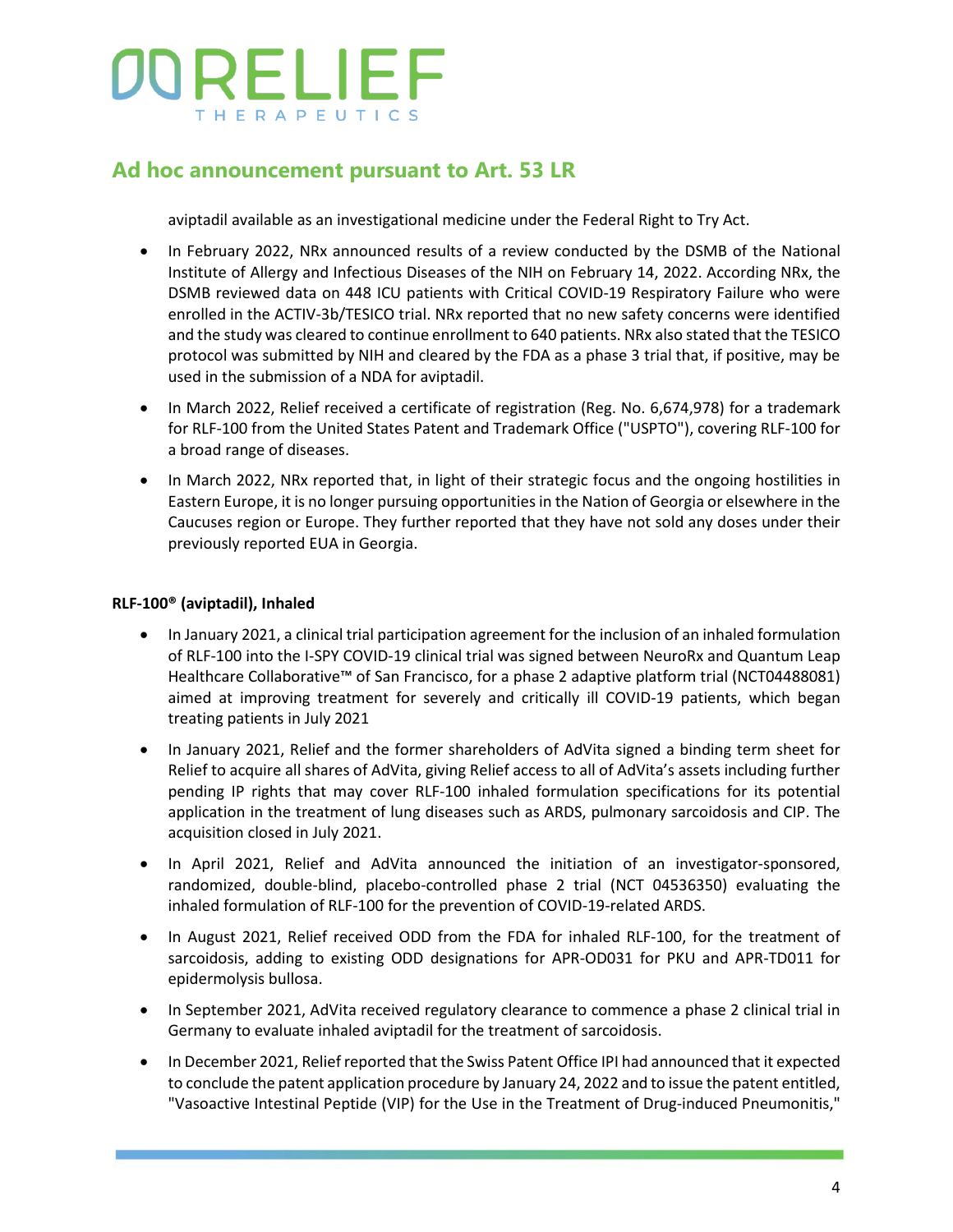## **Ad hoc announcement pursuant to Art. 53 LR**

as applied for by AdVita in 2020. In general, such patents are formally issued, at the earliest, one month after the conclusion of the patent examination procedure.

### **ACER-001**

- In March 2021, Relief signed a Collaboration and License Agreement with Acer for the worldwide development and commercialization of ACER-001 for the treatment of UCDs and MSUD.
- In October 2021, the FDA accepted Acer's NDA for ACER-001, submitted in August 2021 under the Section 505(b)(2) regulatory pathway, and assigned a Prescription Drug User Fee Act (PDUFA) target action date of June 5, 2022. Relief believes that, if approved, ACER-001 could be available commercially in the U.S. during 2022.
- In October 2021, Acer was issued patent No. 17/196,416 by the USPTO, for certain claims related to ACER-001, covering ACER-001's taste-masked, multi-particulate dosage formulation for oral administration, providing intellectual property protection into 2036.

### **APR Applied Pharma Research SA**

- In May 2021, Relief and the former shareholders of APR signed a binding term sheet for Relief to acquire all of the outstanding shares of APR, a privately held Swiss pharmaceutical company with over 25 years' experience in identifying, developing and commercializing known molecules engineered with drug delivery systems in niche and rase diseases on a global basis. The transaction closed in June 2021.
- In September 2021, APR expanded its PKU GOLIKE product line with the launch, in Germany and Italy, of PKU GOLIKE KRUNCH®, a convenient chewable tablet for the dietary management of PKU.
- In October 2021, APR reported positive interim results from its clinical trial of Sentinox in SARS-CoV-2 infected patients, initiated in May 2021, suggesting that Sentinox could be effective in reducing the SARS-CoV-2 viral load in the upper respiratory tract. Final data was reported in March 2022, and, although the primary endpoint was not reached due to limited sample size, the results suggest the potential efficacy of Sentinox, with a better response in subjects dosed 3 times/day, versus the control group, in the reduction of the nasal viral load, negativization and infectivity and confirmed its safety and tolerability.
- In January 2022, APR received a Notice of Allowance from the USPTO for Patent Application No. 16/713,052 entitled, "Ready to Use Diclofenac Packs". Diclofenac potassium is an off-patent, potent non-steroidal anti-inflammatory drug widely used therapeutically for inflammatory conditions and pain management.
- In March 2022, APR announced the acquisition of the worldwide commercial rights (ex UK and Ireland) from the UK based company, Meta Healthcare Ltd., to a novel, differentiated dosage form of a prescription drug already approved by the FDA and intended for the treatment of patients with PKU.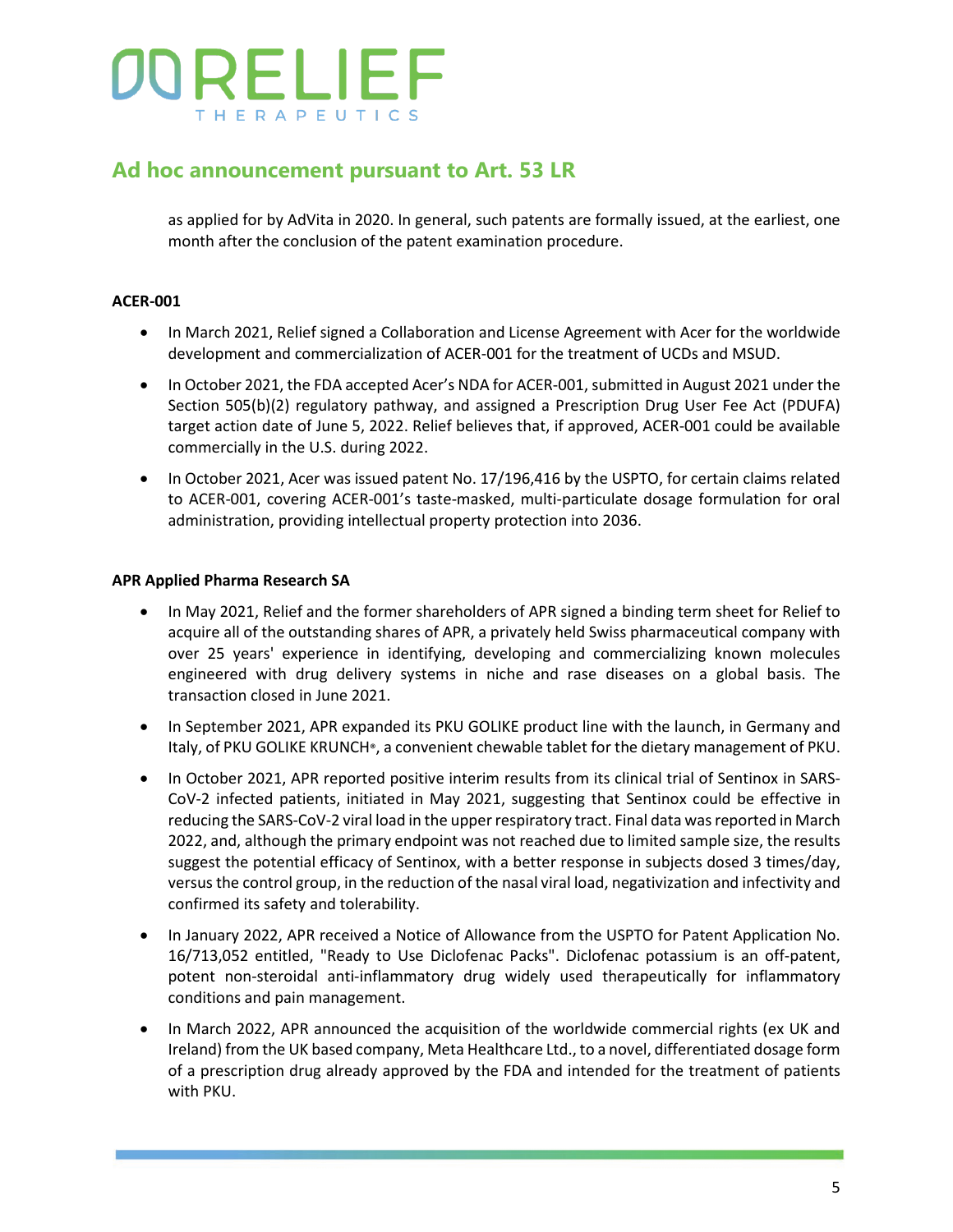## **Ad hoc announcement pursuant to Art. 53 LR**

### **Management and Board Additions**

- As part of the acquisition of APR, Paolo Galfetti, Chief Executive Officer of APR, also assumed the position of President, Relief Europe, with overall responsibility for Relief's activities in the EU and UK.
- Relief expanded the Board of Directors with highly experienced life science industry executives Patrice Jean, Ph.D., Tom Plitz, Ph.D., Paolo Galfetti and Michelle Lock.
- To match its fast pace of development, Relief has appointed Nermeen Varawalla, MD, as Chief Medical Officer; Anthony M. Kim, to the newly created position of Senior Vice President and Head of U.S. Commercial Operations; and Christopher Wick, to the newly created position of Senior Director, Head of U.S. Sales.
- Additionally, Jeremy Meinen, who serves as Relief's Vice President of Finance and Administration, assumed the role of Chief Accounting Officer and Marco Marotta, who became part of Relief upon the acquisition of APR, was promoted to Chief Business Officer, responsible for business development activities across the entire company.

#### **Business Update**

- In November 2021, Relief filed a registration statement on Form F-6 with the U.S. Securities and Exchange Commission ("SEC"), taking the first step to establish a Level 1 American Depositary Receipt ("ADR") program in the U.S.
- In November 2021, the registration statement became effective, and Relief's ADRs began trading on the over-the-counter ("OTC") market on November 18, 2021; each ADR represents 150 of Relief's ordinary shares.
- In November 2021, Relief signed a collaboration agreement with InveniAI LLC, a U.S. based pioneer in the application of artificial intelligence and machine learning across biopharma and other industries, in order to identify promising drug candidates to treat rare and specialty diseases.
- In December 2021, Relief filed a Registration Statement on Form 20-F with the SEC to register Relief as a reporting company under the Securities Exchange Act of 1934.
- In March 2022, Relief filed Amendment No. 1 to its Registration Statement on Form 20-F with the SEC. The registration statement and Amendment were filed to begin the process of up-listing Relief's Level 1 ADR program in the U.S. to a Level 2 ADR program and is part of Relief's ongoing efforts to list its ADRs on the Nasdaq Stock Market during the first half of 2022. The Nasdaq listing will only occur after the registration statement has become effective, which is subject to an SEC review, and the filing by Relief of a listing application with the Nasdaq, which has not yet occurred.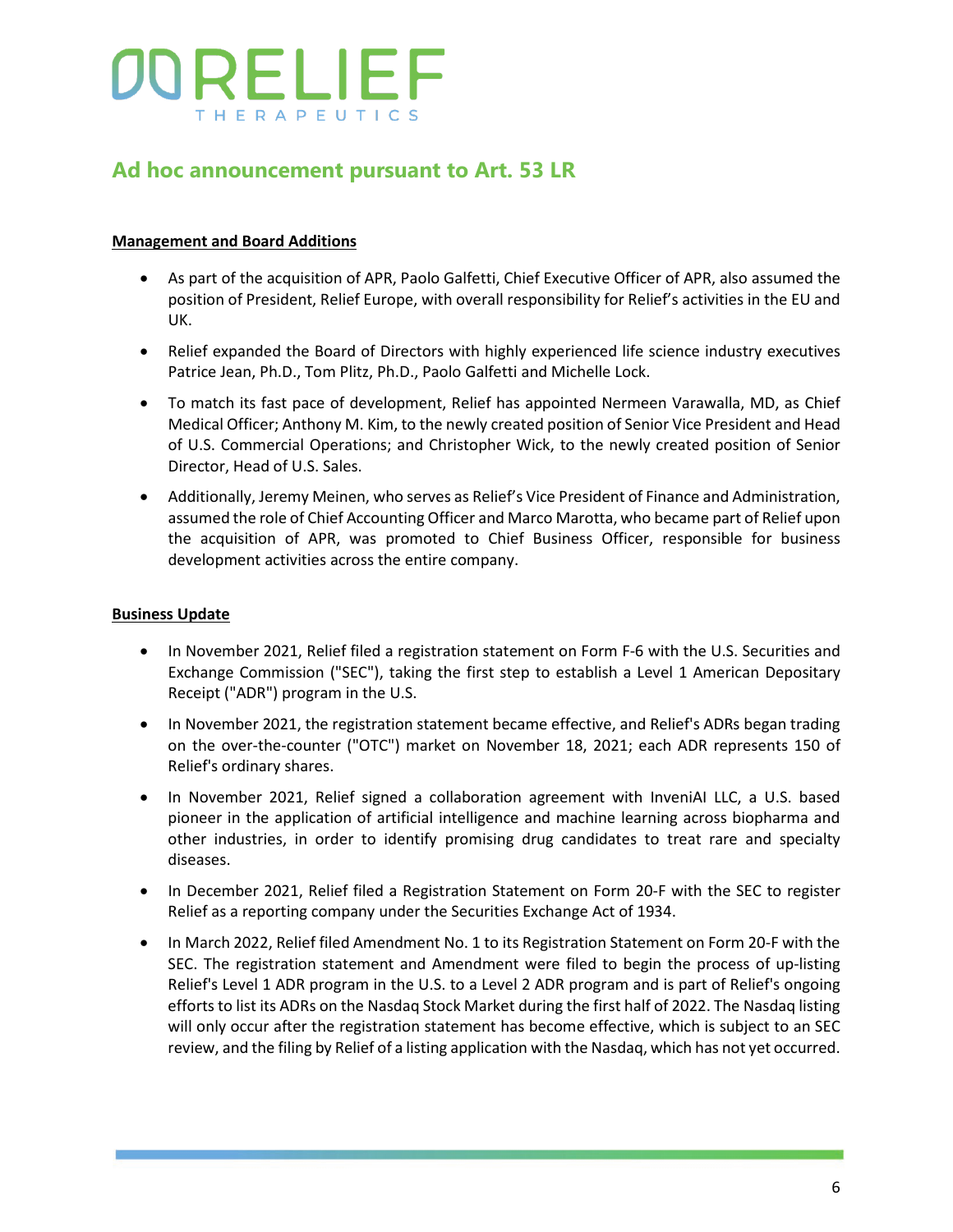## **Ad hoc announcement pursuant to Art. 53 LR**

#### **Financial Highlights for the 12 Months Ended December 31, 2021**

### **Results of Operation**

- The Group's portfolio of marketed products generated CHF 3.3 million in revenue during the 6 month period from July to December 2021, following the acquisition of APR on June 28, 2021. Costs of sales incurred from third parties in the same period amounted to CHF 1.2 million. Prior to the acquisition of APR, the Group had no operating revenue.
- In 2021, the Group recognized other gains of CHF 1.2 million (2020: CHF 0.3 million), mainly in relation with the write-off of financial liabilities.
- Outsourced research and development expenses increased from CHF 13.7 million to CHF 19.0 million and were driven by development funding of ACER-001 in the U.S. and development activities for RLF-100. Furthermore, the Group invested in the development of APR's technology platforms.
- Personnel expenses increased from CHF 2.6 million to CHF 9.1 million. The business combinations with APR and AdVita increased the number of full-time equivalents and consultants from a dozen to six dozen, before organizational adjustments realized in the fourth quarter of 2021. As of December 31, 2021, the Group employed 55 full time equivalents and consultants.
- The addition of APR and AdVita, as well as increased needs of professional services for operations and financing activities, resulted in an increase of administrative expenses from CHF 3 million to CHF 6.8 million.
- In 2021, amortization and depreciation expenses amounted to CHF 2.0 million (2020: nil), mainly driven by the amortization of certain intangible assets acquired with APR.
- Net financial expenses were CHF 1.2 million (2020: CHF 0.5 million), mainly constituted by the Share Subscription Facility fee, by the effect of the passage of time in the fair value measurement of contingent liabilities, and by negative interests charged on the Group's Swiss francs deposits.
- Income tax gain of CHF 0.8 million resulted from variations of deferred tax assets and liabilities (2020: CHF 1.6 million loss). The Group did not have to pay or accrue income tax in jurisdictions where it is present.
- The Group incurred a net loss of CHF 34.7 million in 2021, compared to a net loss of CHF 7.8 million in 2020.

#### **Balance sheet and cash flows**

• In 2021, Relief acquired the two companies, APR and AdVita, and the ACER-001 license. On the asset side, the consolidation of the two subsidiaries and the capitalization of the acquisition cost of the license essentially resulted in an increase of intangible assets from CHF 30.8 million to CHF 192.3 million. On the liability side, the transactions essentially resulted in the recognition of provisions for contingent liabilities of CHF 30.8 million and deferred tax liabilities of CHF 21.5 million. Mainly as a result of the two acquisitions, the balance sheet of the Group increased by CHF 173.6 million to CHF 251.6 million.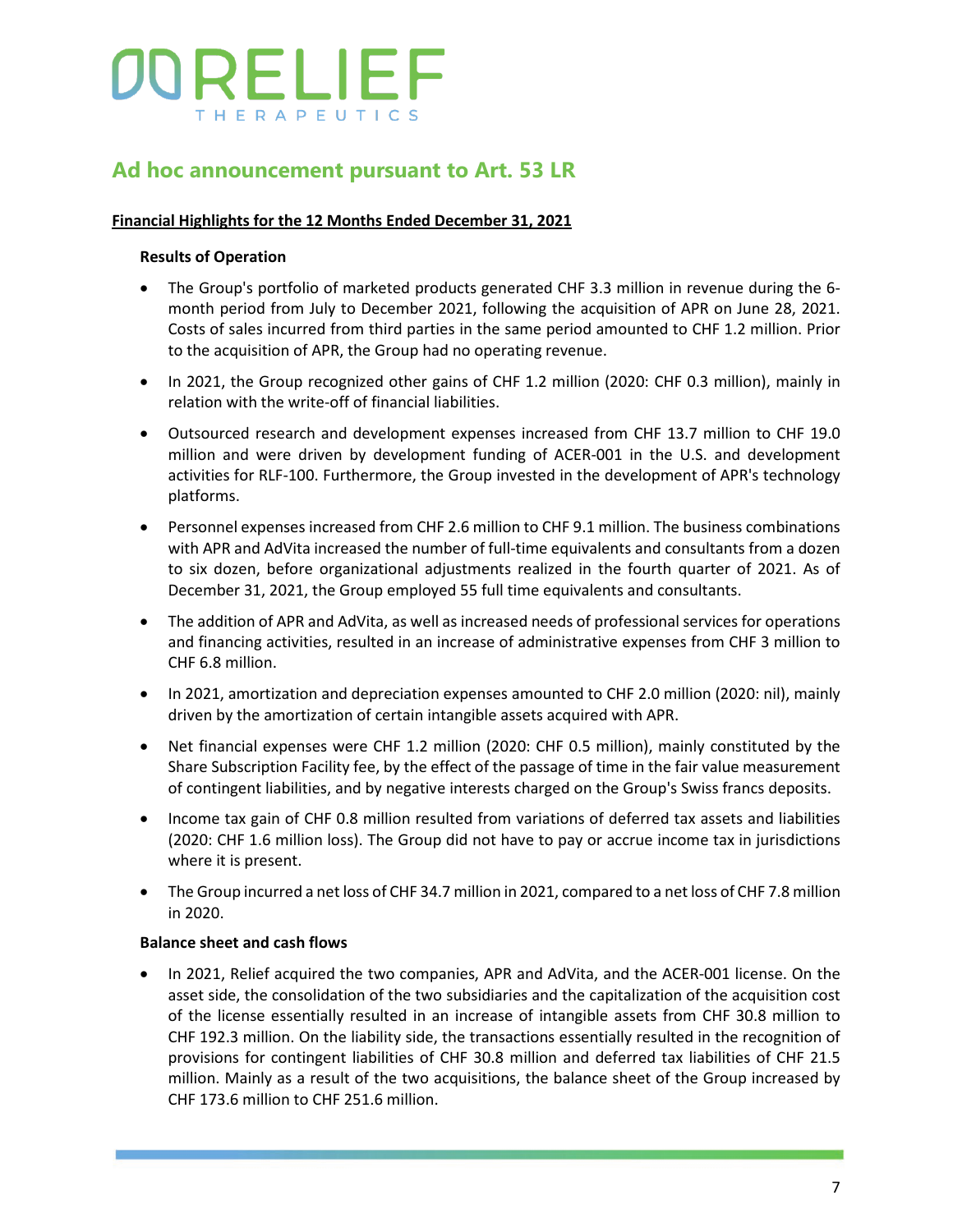### **Ad hoc announcement pursuant to Art. 53 LR**

- Other current assets increased from CHF 3.5 million to CHF 8.5 million and are primarily constituted by CHF 5.3 million unused advance payments made to Acer under the collaboration agreement.
- In 2021, the Group raised cash gross proceeds of CHF 75.9 million through private placements and sales of treasury shares. In addition, the issuances of shares for partial payments of the APR and AdVita acquisitions increased equity reserves by CHF 74.4 million. Overall, total shareholders' equity increased from CHF 67 million to CHF 215.8 million prior to the allocation of the 2021 comprehensive loss of CHF 34.3 million.
- Cash used by the Group in 2021 was primarily related to its operating activities and the acquisition of APR and ACER-001 license. The Group ended the year with a solid cash position of CHF 44.8 million (2020: CHF 43.2 million) and forecasted a cash runway well into 2023.

Further details are available in Relief's 2021 Annual Report, which is available for download in th[e financial](https://relieftherapeutics.com/investor-relations)  [reports section of Relief's website.](https://relieftherapeutics.com/investor-relations)

###

#### **ABOUT RELIEF**

Relief focuses primarily on clinical-stage programs based on molecules with a history of clinical testing and use in human patients or a strong scientific rationale. Relief's drug candidate, RLF-100<sup>®</sup> (aviptadil), a synthetic form of Vasoactive Intestinal Peptide (VIP), is in late-stage clinical testing in the U.S. for the treatment of respiratory deficiency due to COVID-19 through Relief's collaboration partner in the U.S., NeuroRx, Inc. Relief also has a Collaboration and License Agreement with Acer Therapeutics for the worldwide development and commercialization of ACER-001, a taste-masked and immediate release proprietary powder formulation of sodium phenylbutyrate (NaPB) for the treatment of Urea Cycle Disorders and Maple Syrup Urine Disease. Acer's new drug application for ACER-001 for use as a treatment of urea cycle disorders was recently accepted by the FDA for filing with a PDUFA decision date of June 5, 2022. Finally, Relief's acquisitions last summer of APR Applied Pharma Research SA and AdVita Lifescience GmbH brought to Relief a diverse pipeline of marketed and development-stage programs.

RELIEF THERAPEUTICS Holding SA is listed on the SIX Swiss Exchange under the symbol RLF and quoted in the U.S. on OTCQB under the symbols RLFTF and RLFTY. For more information, visit [www.relieftherapeutics.com.](http://www.relieftherapeutics.com/) Follow us on **[LinkedIn](https://www.linkedin.com/company/relief-therapeutics-holding-sa/?viewAsMember=true)**.

#### **CONTACT:**

#### **RELIEF THERAPEUTICS Holding SA**

Jack Weinstein Chief Financial Officer and Treasurer [contact@relieftherapeutics.com](mailto:contact@relieftherapeutics.com)

#### **FOR MEDIA/INVESTOR INQUIRIES:**

**Rx Communications Group, LLC** Michael Miller +1-917-633-6086 mmiller@rxir.com